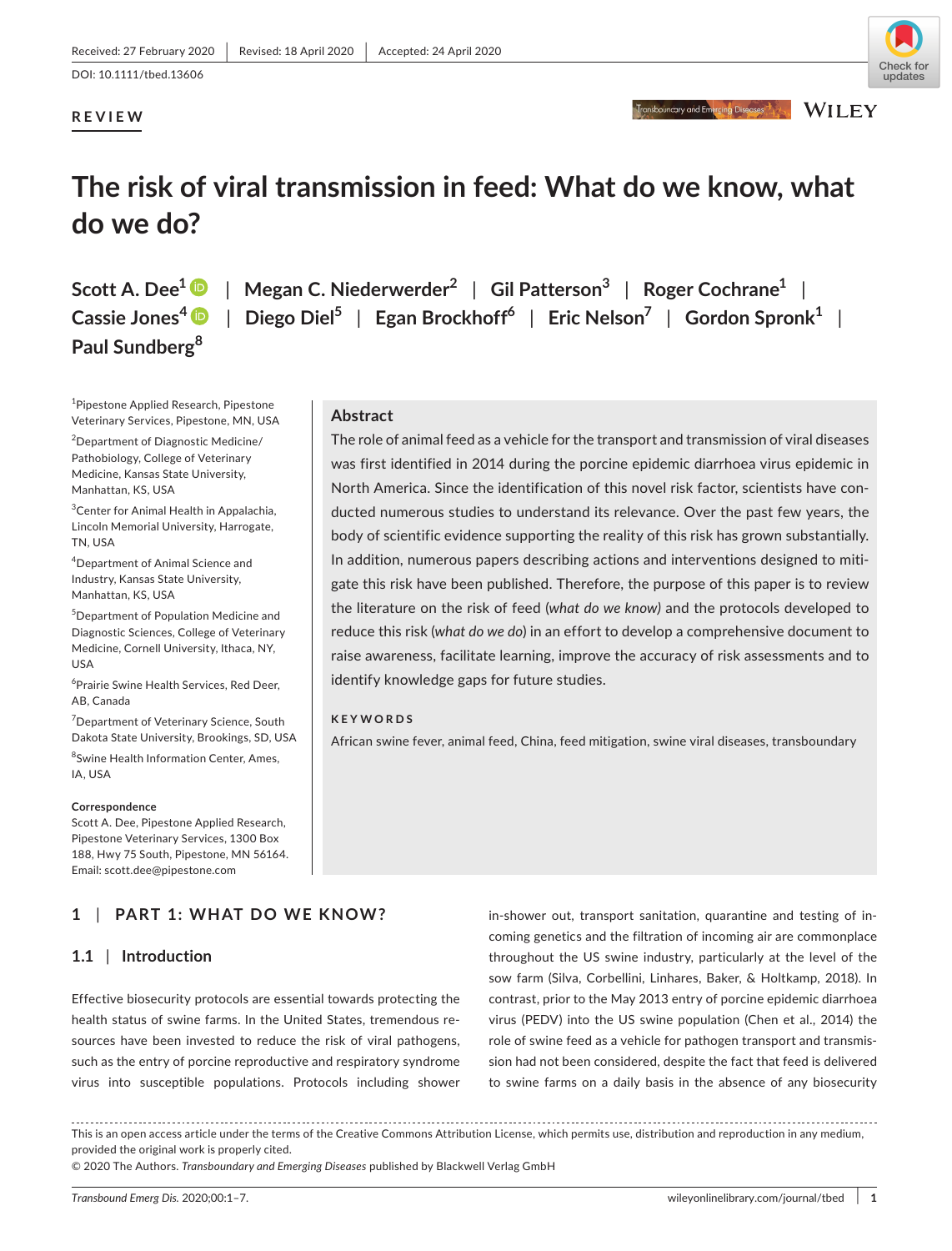**2 |**  DEE et al.

protocols. Since the identification of this novel risk factor, scientists across North America have conducted numerous studies to understand its relevance. Therefore, the purpose of this paper is to review the literature on the risk of feed (*what do we know?)* and the protocols that have been developed to reduce this risk (*what do we do?),* in an effort to develop a comprehensive document to raise awareness, facilitate learning and identify knowledge gaps for future studies.

# **1.2** | **PEDV changes the paradigm**

Upon its entry to the United States, PEDV spread rapidly throughout the country at an unprecedented rate (Niederwerder & Hesse, 2018). Following phylogenetic analysis, it was determined that the virus most likely originated from China (Huang et al., 2013). During the initial outbreak, the American Association of Swine Veterinarians, the National Pork Producers Council and the USDA Center for Epidemiology and Animal Health conducted an epidemiological investigation involving porcine epidemic diarrhoea (PED) affected case and control herds. Of the more than 100 variables surveyed during the investigation, seven were significantly associated with acquiring PEDV during the process of feeding animals, including using sow feed that was custom mixed off-farm in the last 90 days prior to the questionnaire, how many meal/mash rations were fed to nursery or finishers in the last 90 days, the total number of different rations fed to finisher pigs in the last 90 days, the contents in terms of supplementation that was in the premix for the most recent finisher diet and what type of grain mix was used for sow or finisher feed in the past 90 days (AASV, NPPC & USDA CEAH, 2015). In 2014, the risk was confirmed when ingestion of contaminated complete feed was proven to be a vehicle for PEDV transmission to naïve pigs (Dee, Clement, et al., 2014). This study involved the detection of viral nucleic acid in feed dust samples from the interior walls of feed bins that had provided feed for the index cases of PED in sows across a subset of farms, followed by a demonstration of virus viability in a pig bioassay model through natural feeding behaviour (Dee, Clement, et al., 2014). Within 3–4 days after consumption, evidence of PEDV infection was noted, including clinical signs of PED (vomiting and diarrhoea), detection of PEDV RNA in rectal swabs and PED-consistent lesions in the gastrointestinal tract. This publication resulted in a series of laboratory experiments to validate the results and expand upon the concept of feed and feed ingredients as risk factors for viral transport and transmission. It must be noted that while the original study (Dee, Clement, et al., 2014) used naturally contaminated feed, the majority of these follow up experiments involved purposeful inoculation (spiking) of ingredients.

Following the proof of concept study, the minimum infectious dose of PEDV in feed was determined to be 5.6  $\times$  10 $^1$  TCID<sub>50</sub>/g using the 10-day-old piglet bioassay (Schumacher et al., 2016). In addition, the potential for widespread PEDV contamination of surfaces in an animal food manufacturing facility was evaluated (Schumacher et al., 2017). In this study, a U.S. virulent PEDV isolate was used to inoculate 50 kg of swine feed, which was then mixed, conveyed and

discharged into bags using pilot-scale feed manufacturing equipment. Subsequent collection of environmental swabs demonstrated widespread distribution of virus via feed dust, with the presence of PEDV ribonucleic acid (RNA) in 100% of dust samples collected from animal food-contact surfaces and in 89% of dust samples from non-animal food-contact surfaces. Once contamination of the feed mill environment was demonstrated, the question of whether viral survival would differ across the various feed ingredients found in a milling environment was investigated (Dee et al., 2015). A subset of feed ingredients used in swine rations were inoculated with PEDV and stored outdoors during the month of January in Minnesota. Interestingly, viable PEDV was detected by virus isolation or swine bioassay out to 180 days post-inoculation (DPI) in conventional (high protein/low fat) soybean meal, as well as out to 30 DPI in DDGS, meat and bone meal, RBCs, lysine HCL, D/L methionine, choice white grease, choline chloride, and out to 7 DPI in limestone and 14 DPI in threonine. In contrast, viable PEDV was not present in several other ingredients, including corn, various animal protein sources and vitamin/trace mineral mixes (Dee et al., 2015).

These data, along with observations from the field, posed the question of whether certain ingredients could serve as vehicles for the movement of PEDV between countries. This issue was raised in January 2014, when PEDV was detected for the first time in Ontario, Canada (Pasma, Furness, Alves, & Aubry, 2016). Following extensive epidemiologic investigation, the source of the virus appeared to be contaminated samples of spray-dried plasma protein originating from the United States (Perri, Poljak, Dewey, Harding, & O'Sullivan, 2018, 2019). However, while infectious PEDV was demonstrated in samples of case-specific plasma by swine bioassay, transmission of the virus to pigs following consumption of feed containing PEDVpositive plasma was not successful (Pascik et al., 2014).

Building on the potential for transboundary movement of PEDV, a Trans-Pacific model, simulating the movement of cargo from Beijing, China, to the Anquing terminal in Shanghai, China to the port of San Francisco, CA, US, and then to Des Moines, IA, US, was developed (Dee et al., 2016). The model utilized transport times, environmental conditions and feed ingredients representative of cargo transport from China to the United States that were purposefully inoculated with virus. Under the conditions of this study, PEDV survived the trans-oceanic simulation in soy-based products, lysine, choline and vitamin D (Scott et al., 2016). Surprisingly, the virus did not survive in the absence of a feed matrix, suggesting that survival is dependent upon the presence of the ingredient, not the container (tote) per se.

#### **1.3** | **Expanding the viral portfolio**

Based on these collective data involving PEDV, the transboundary experiment was repeated across 11 other viruses, including Senecavirus A (SVA), a surrogate for foot-and-mouth disease virus (FMDV), bovine viral diarrhoea Virus (BVDV), a surrogate for classical swine fever virus (CSFV), African swine fever virus (ASFV), influenza A virus of swine (IAV-S), bovine herpesvirus type 1 (BHV-1), a surrogate for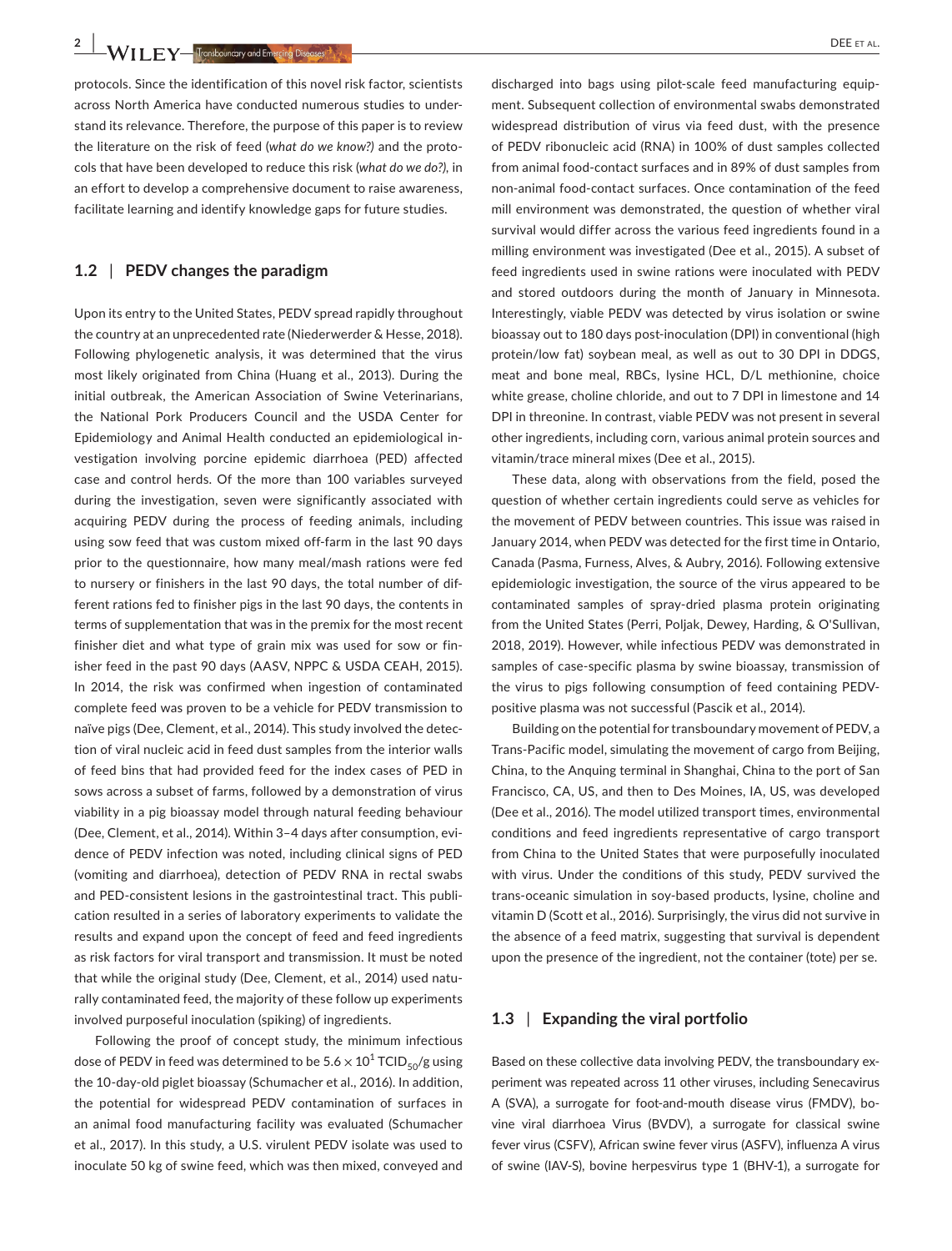**DEE** ET AL. **3**<br>**1.** Transboundary and Emerging Diseases and Diseases and **Interval Exception** Contact and Diseases and Diseases and Diseases and Diseases and Diseases and Diseases and Diseases and Diseases and Diseases

pseudorabies virus (PRV), canine distemper virus (CDV), a surrogate for Nipah virus (NiV), porcine reproductive and respiratory syndrome virus (PRRSV), porcine sapelovirus, (PSV) a surrogate for swine vesicular disease virus (SVDV), vesicular stomatitis virus (VSV), porcine circovirus type 2 (PCV2), and feline calicivirus (FCV), a surrogate for vesicular exanthema of swine virus (VESV) (Dee et al., 2018).

Under the conditions of this study, SVA (representing FMDV), FCV (representing VESV), BHV-1 (representing PRV), PRRSV, PSV (representing SVDV), ASFV and PCV2 maintained infectivity as determined by virus isolation or swine bioassay, while BVDV (representing CSFV), VSV, CDV (representing Nipah Virus) and IAV-S did not. Since ASFV had not been reported in China at the time of the study and was actively circulating in Eastern Europe, a Trans-Atlantic model was developed involving representative feed ingredients, transport times and environmental conditions simulating shipment from Warsaw, Poland, to the port of Le Havre, France, to the port of New York City, NY, US, and then to Des Moines, IA, US (Dee et al., 2018). As before, following purposeful inoculation of ingredients, the majority of viruses survived in conventional soybean meal, lysine hydrochloride, choline chloride, vitamin D and pork sausage casings. These collective results led to the development of the concept of 'high-risk combination' (i.e. specific ingredients promote the stability of certain viruses) and contributed to the growing body of evidence that contaminated feed ingredients may represent a risk for the transport of pathogens at domestic and global levels.

These findings became significant following the announcement of the initial cases of ASFV in China's pig population during August 2018 for several reasons:

- 1. Fifty per cent of the world's pigs were in China at the time.
- 2. The Chinese national herd was naïve to ASFV.
- 3. Purposeful inoculation of ASFV in 12 feed ingredients resulted in the survival of the virus in nine of the ingredients, including three varieties of soy-based products, choline chloride, three types of pet food, pork sausage casings and complete feed (Dee et al., 2018).
- 4. The United States imported approximately 2 M metric tons of agricultural products, including 55,000 metric tons of soy-based products from China, along with 45,000 metric tons and 3,000 metric tons of soy-based products from the Ukraine and Russia, respectively, in 2018.

The ASFV outbreak in China accelerated the research efforts to better understand the risk of feed, specifically as it pertained to ASFV. This resulted in the work of Niederwerder and others who documented transmission of ASFV to naïve pigs following natural consumption of purposefully contaminated feed and liquid (Niederwerder et al., 2019). This study determined the minimum infectious dose of ASFV in liquid (10<sup>0</sup> TCID<sub>50</sub>) and in feed (10<sup>4</sup> TCID<sub>50</sub>) following a one-time exposure. However, further analysis indicated that the more frequent the exposure (3×, 10×, 30×) to ASFV in small volumes of feed or liquid, the higher the probability of infection, even in the presence of lower doses such as 10 $^2$  TCID<sub>50</sub>. Another significant finding was the calculation of ASFV half-life in feed ingredients. Original estimates based on limited (*n* = 2) data points derived from the trans-Atlantic model indicated that half-life ranged from 4.1 to 5.1 days across all nine of the virus-positive ingredients (Dee et al., 2019). In subsequent work, Niederwerder and others again used the Trans-Atlantic model to conduct a more comprehensive half-life evaluation, incorporating data from all four sampling points in the model and increasing the number of replicates. This work resulted in half-life values that ranged from 9.6 to 14.2 days across all nine supportive ingredients following purposeful inoculation (Stoian et al., 2019), suggesting that ASFV survival could occur far beyond the 30-day transport period used in the model.

In conclusion, there appears to be a growing body of experimental evidence that specific viruses in combination with the proper ingredient can survive long-distance transport under simulated transboundary conditions. This evidence corroborates field observations, suggesting that the spread of PEDV had occurred in novel ways, despite the fact that multiple interventions were already in place. This may also be the case for ASFV, although at this time we have no evidence of this is North America. It is now clear that under experimental conditions, pathogens such as PEDV and ASFV can be transmitted through feed, and the minimum oral infectious doses have been calculated. Finally, in further support of feed as a risk factor, a recent publication by Stoian and others documented that following purposeful inoculation of the actual viruses, PRV and CSFV survived throughout the Trans-Pacific model in feed ingredients (Stoian et al., 2020). Surprisingly, viable PRV was recovered from 9 ingredients (conventional soybean meal, organic soybean meal, lysine, choline, vitamin D, moist and dry pet food, and pork sausage casings) while in contrast, viable CSFV was only recovered from conventional soybean meal and pork sausage casings.

#### **2** | **PART 2: WHAT DO WE DO?**

Since the discovery of PEDV in the United States and the role that feed may have played in the epidemiology of the disease, there has been extensive effort put forth to evaluate the efficacy of multiple protocols and products to reduce risk. Reviewing the literature, current publications have centred on one of four approaches: mechanical reduction (flushing and sequencing of feed batches), heat treatment, chemical mitigation and/or storage time of feed. As a complement to this work, a validated sampling method has been developed (Jones, Stewart, Woodworth, Dritz, & Paulk, 2019). This publication indicated that the sampling of bulk ingredients for PEDV should include compositing of least 10 individual samples and that the ability to detect is dependent upon dose and loss of viral load (~10 Ct) during the extraction methods involving feed.

# **2.1** | **Strategy 1: Mechanical reduction (flushing and sequencing)**

Several experiments have been conducted to assess the efficacy of decontaminating feed and feed manufacturing facilities through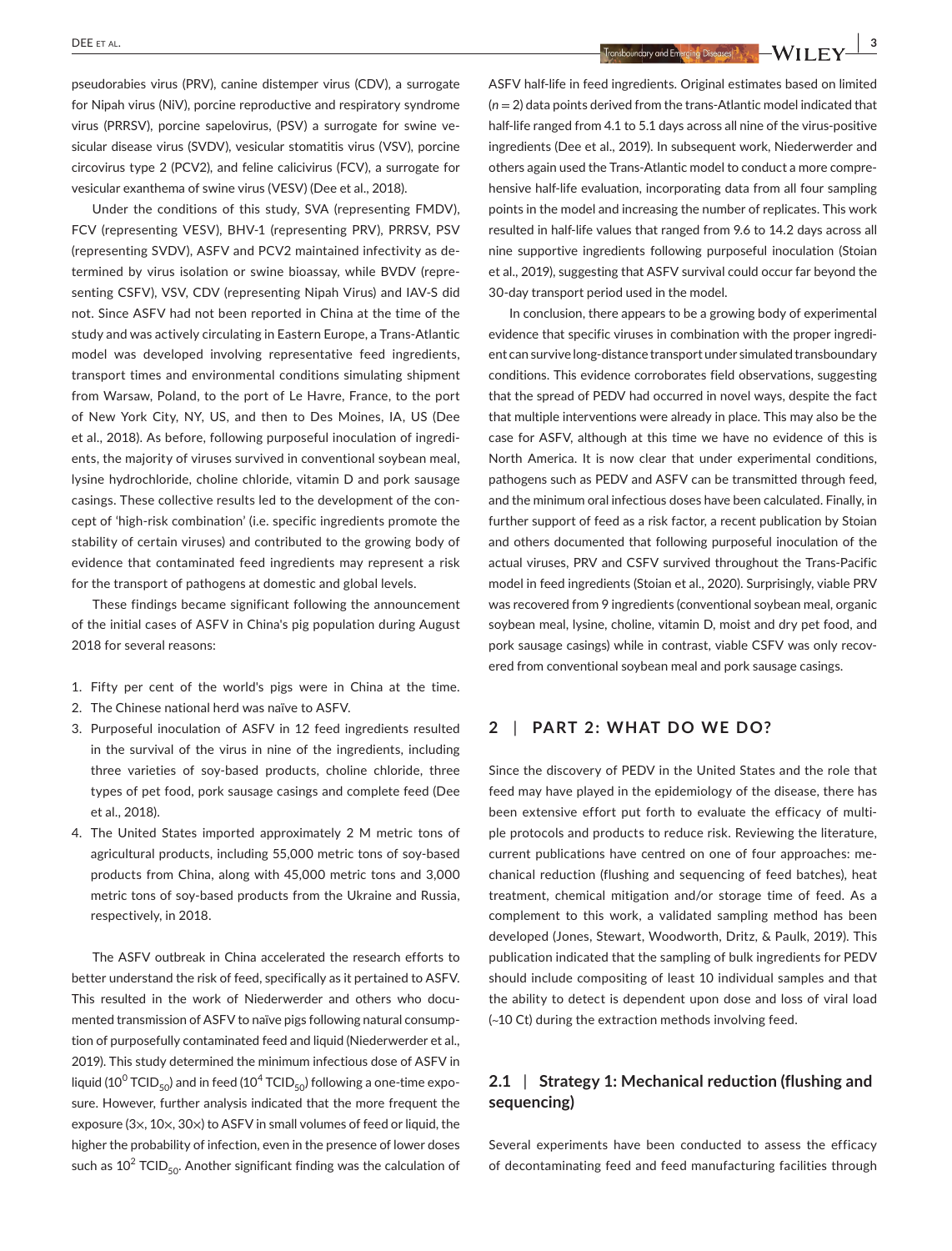**4 |**  DEE et al.

the physical process of mixing, using repeated sequencing of clean feed following known contaminated batches or through the use of chemically treated rice hulls (Gebhardt et al., 2018; Schumacher et al., 2018) In regards to sequencing, results demonstrated that sequenced batches of feed had reduced quantities of PEDV RNA, although sequenced feed without detectible PEDV RNA was still infectious (Schumacher et al., 2018). Therefore, this protocol can reduce but not eliminate the risk of producing infectious PEDV carryover from the first batch of feed. In regards to the use of chemically treated rice hulls, flushes treated with formaldehyde or mediumchain fatty acid (MCFA) blends reduced the quantity of detectible RNA present after mixing a batch of PEDV-positive feed (Gebhardt et al., 2018).

#### **2.2** | **Strategy 2: Heat treatment**

Several studies have demonstrated a positive effect of temperature on the inactivation of PEDV in feed (Cochrane et al., 2017; Gerber et al., 2014; Trudeau et al., 2016; Trudeau, Verma, Sampedro, et al., 2017; Trudeau, Verma, Urriola, et al., 2017). Early work on the effect of heat treatment by Trudeau et al indicated that heating swine feed at temperatures over 130°C effectively reduced PEDV survival (Trudeau et al., 2016; Trudeau, Verma, Sampedro, et al., 2017; Trudeau, Verma, Urriola, et al., 2017). Furthermore, the spray drying process also was effective in inactivating infectious PEDV in plasma protein (Gerber et al., 2014). Finally, in regards to pelleting, conditioning and pelleting temperatures above 54.4°C were effective in reducing the quantity and infectivity of PEDV in swine feed (Cochrane et al., 2017). In contrast, viable virus was present following exposure to lower (37.8°C and 46.1°C) conditioning temperatures.

#### **2.3** | **Strategy 3: Chemical mitigation**

Extensive studies have been conducted to evaluate the effect of chemical mitigation on PEDV-contaminated feed (Cochrane et al., 2019; Dee, Neill, Clement, Christopher-Hennings, & Nelson, 2014; Huss et al., 2017; Trudeau et al., 2016). The initial work revolved around Sal CURB® (Kemin Industries), an FDA-approved liquid anti-microbial used to control *Salmonella* contamination in poultry and swine diets. In groups of pigs fed Sal CURB®-treated feed spiked with PEDV versus non-treated feed, clinical signs of PEDV infection (vomiting and diarrhoea) and viral shedding in faeces were observed 2–3 days post-consumption of non-treated feed. In contrast, no evidence of infection was observed in pigs fed Sal CURB®-treated feed (Dee, Neill, et al., 2014). In another study, feed samples were spiked with PEDV and mixed with either organic acid mixtures, sugar or salt and were incubated at room temperature for up to 21 days. All additives tested were effective in reducing the survival of PEDV as compared to non-treated controls (Trudeau et al., 2016). Recent work by Cochrane and others compared the efficacy of MCFA to other common fat sources to minimize infectivity

of feed contaminated with PEDV (Cochrane et al., 2019). Results indicated that feed treated with individual MCFA, 1% MCFA blend or formaldehyde had less detectable viral RNA than other treatments, such as canola oil, coconut oil, palm kernel oil and choice white grease. In addition, PEDV-contaminated feed treated with formaldehyde, 1% MCFA, 0.66% caproic, 0.66% caprylic and 0.66% capric significantly reduced infectivity, in contrast to feed treated with C12 or longer chain fatty acid sources.

In regards to the elimination of PEDV from a contaminated animal feed manufacturing facility, the combined application of a quaternary ammonium-glutaraldehyde blend cleaner, followed by a sodium hypochlorite sanitizing solution, along with a facility heat-up to 60°C for 48 hr was effective at reducing PEDV genomic material, but did not completely eliminate it, demonstrating the residual risk of this virus at the feed mill level following purposeful contamination (Huss et al., 2017).

#### **2.4** | **Strategy 4: Responsible Imports**

With the generation of new knowledge on viral half-life in feed, the application of a 'Responsible Imports' approach has been adapted across the US industry (Patterson, Niederwerder, & Dee, 2019). Responsible Imports, a science-based protocol to safely introduce essential feed ingredients from high-risk countries using extended periods of storage, is based on the following principles:

- **Necessity**: is importation of the ingredient an absolute necessity? **Alternatives:** can the ingredient be obtained from a country free from foreign animal diseases?
- **Virus:** which virus is causing the concern?
- **Viral half-life:** is there published information on the half-life of the virus in the designated ingredient?
- **Transport time:** what is the projected time for delivery of the ingredient from the source to its destination?
- **Mitigation:** are there safe products that can be added to the ingredient to reduce viral load during transport?
- **Storage period:** is there published information on storage time and temperature that will eliminate residual virus from the ingredient prior to use?

Therefore, as production companies across the United States develop storage facilities for incoming products, a new way of thinking is taking shape, one that is based on 'feed quarantine' that brings together information across several disciplines including feed science, microbiology and oceanic transport logistics to understand how to minimize risk. This approach is intriguing as it is non-regulatory in nature and does not negatively impact trade.

## **3** | **CONCLUSIONS AND NEXT STEPS**

In summary, there is a growing body of scientific evidence suggesting that contaminated feed and feed ingredients purposefully inoculated with viruses may be risk factors for the spread of viral diseases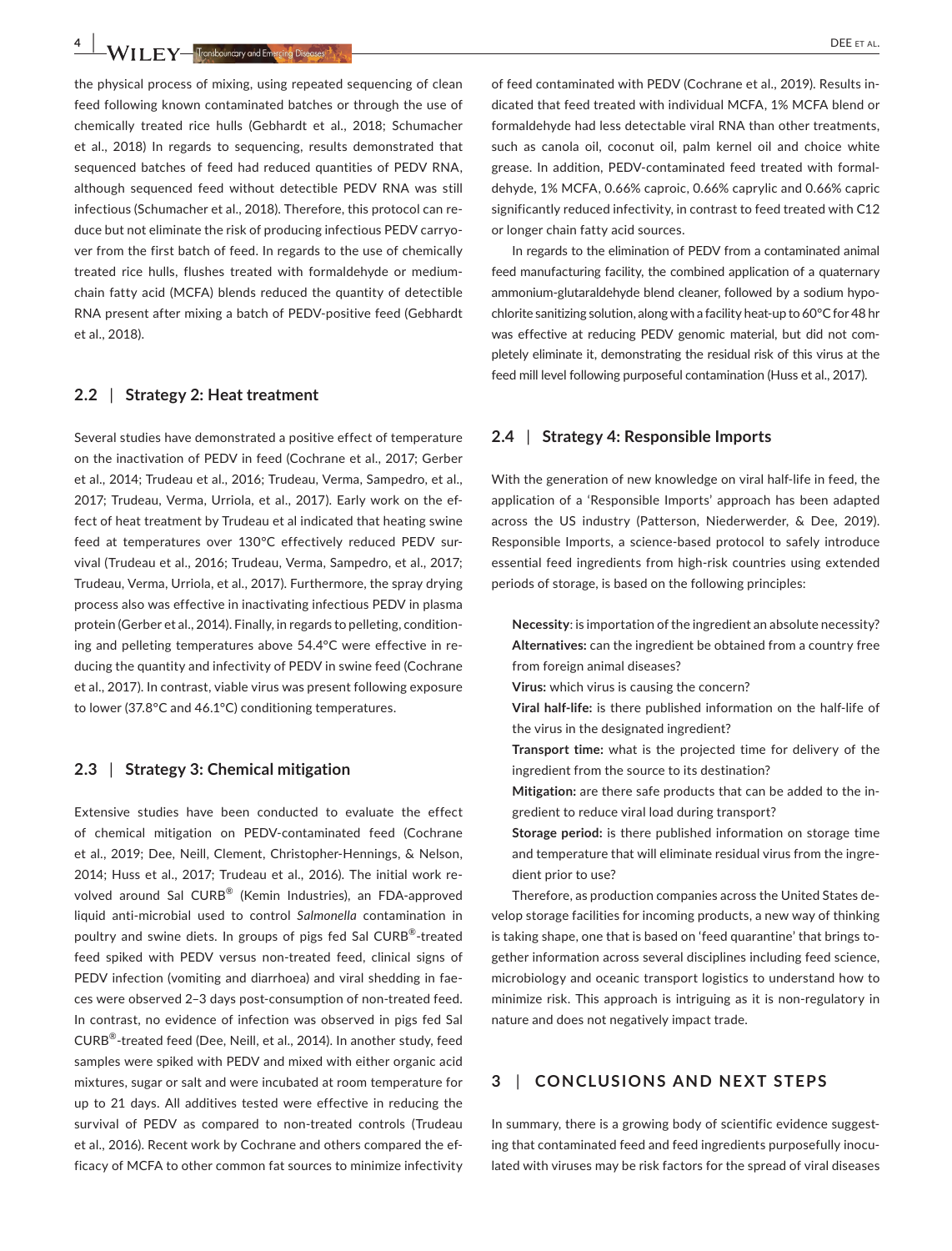at the domestic and the transboundary levels. This information has stimulated collaborative efforts across North America between livestock and grain commodity groups, governmental agencies, and the veterinary profession in an effort to manage this risk. For example, the Canadian Food Inspection Agency has already implemented a national program using designated secondary control zones to manage the introduction of high-risk feed ingredients, such as grains, oilseeds and meals from 44 ASFV-positive countries into Canada. Activity in the United States includes the passage of resolutions from the National Pork Producers Council requesting collaborative efforts across North America to reduce the risk of foreign animal disease entry via the risk of feed ingredients, widespread use of feed additives as chemical mitigants and the writing of policy to guide the implementation of the Responsible Imports approach. A US feed safety task force involving representatives from governmental agencies and multi-species stakeholder groups has been formed to develop a national plan to manage this risk. Finally, requests to restrict the importation of high-risk feed ingredients such as soy-based products from ASFV-positive countries are being made to key government officials. Collectively, representatives from Mexico, Canada and the United States have begun the discussion of how to collaborate to reduce the risk of the introduction of ASFV and other foreign animal disease pathogens to North America, with focused discussion on all risk factors, including feed.

However, despite all the scientific evidence, there are still differences in opinion as it pertains to the risk of feed. While a recent review concluded that the current body of scientific knowledge lacks conclusive evidence of virus contamination of imported non-animal origin feed ingredients of commercial swine feed (Gordon et al., 2019), another review concluded that there is a moderate risk for the introduction of ASFV and PEDV to the United States through contaminated feed (Jones, Woodworth, Dritz, & Paulk, 2019). Some reason for this discrepancy is that the latter publication took into account all existing published studies on the transmission of ASFV in feed (Niederwerder et al., 2019), as well as a recent report citing the detection of Seneca Virus A in swine feed and feed ingredients in Brazil (Leme, Miyabe, Dall Agnol, Alfieri, & Alfieri, 2019), while the former paper did not. Clearly, as the body of scientific evidence surrounding the risk of feed continues to grow, the accuracy of risk analyses will improve.

However, despite the progress that has been made, significant research gaps still exist regarding the risk of feed. For example, the vast majority of the published papers are based on experimental inoculation and models. Further efforts to reproduce this work using actual modes of transport, that is actual ocean freighters and commercial transport vehicles trucks, are needed. In addition, it is argued that there is a lack of evidence documenting the presence of viral pathogens in actual feed samples around the world. While the current evidence is indeed limited, viable PEDV has been detected in feed bins feeding index cases of PED on sow farms (Dee, Clement, et al., 2014) and ASFV DNA has been detected in Chinese feed and feed dust from bulk grains stored on the ground post-harvest, along with samples from feed mills, personnel and delivery vehicles

 **DEE** ET AL. **In the case of all the contract of all the contract of all the contract of all the contract of all the contract of all the contract of all the contract of all the contract of all the contract of all the cont** 

(Proceedings, 1st International Symposium of prevention of ASF, Henan, China, 2019). To compound this problem, a universally validated method to test feed is not available and routine surveillance testing of feed and feed ingredients is not permitted in the United States. Furthermore, there are no feed additives that are currently approved by the US Food and Drug Administration to mitigate the risk of viral-contaminated feed. Fortunately, research is ongoing to identify additional mitigant candidates and conversations are underway between feed companies and government officials regarding the approval process.

In closing, in a few short years, global agriculture has come a long way in recognizing and accepting the risk of feed and feed ingredients as vehicles for the domestic and transboundary spread of diseases, based on the research efforts cited in this writing. It is hoped that these efforts will continue to stimulate communication and collaboration between the feed and livestock industries, resulting in further research into the emerging concept of 'global feed biosecurity'. Ideally, current and future information regarding the risk of pathogen spread in feed will enhance the accuracy of risk assessments, drive the continual development of efficacious feed-based mitigation strategies and ultimately change the philosophy regarding the global trade of feed ingredients from one that based on price to one where the biosecurity of the feed supply chain is prioritized.

#### **ACKNOWLEDGEMENTS**

Dr. Dee would like to recognize and thank Mr. Robert Dykhuis of the Michigan Pork Producers Association for his timely words of encouragement and motivational comments while the studies evaluating the risk of viral transport and transmission in feed were under development. Dr. Dee would also like to acknowledge Dr. Tom Burkgren of the American Association of Swine Veterinarians for never losing faith in the risk of feed, despite the significant external pressures.

#### **CONFLICT OF INTEREST**

The authors declare no conflict of interest.

#### **ETHICAL APPROVAL**

No ethical approval was required as this is a review article with no original research data.

#### **DATA AVAILABILITY STATEMENT**

All references used to write this review were disclosed.

### **ORCID**

*Scott A. Dee* <https://orcid.org/0000-0001-8691-3887> *Cassie Jone[s](https://orcid.org/0000-0002-0671-8879)* <https://orcid.org/0000-0002-0671-8879>

#### **REFERENCES**

- American Association of Swine Practitioners, National Pork Producers Council & USDA Center for Epidemiology and Animal Health (2015). *PEDV Investigation 2013*. Retrieved from<http://www.aasv.org>
- Chen, Q., Ganwu, L., Stasko, J., Thomas, J. T., Stensland, W. R., Pillatzki, A. E., … Zhang, J. (2014). Isolation and characterization of Porcine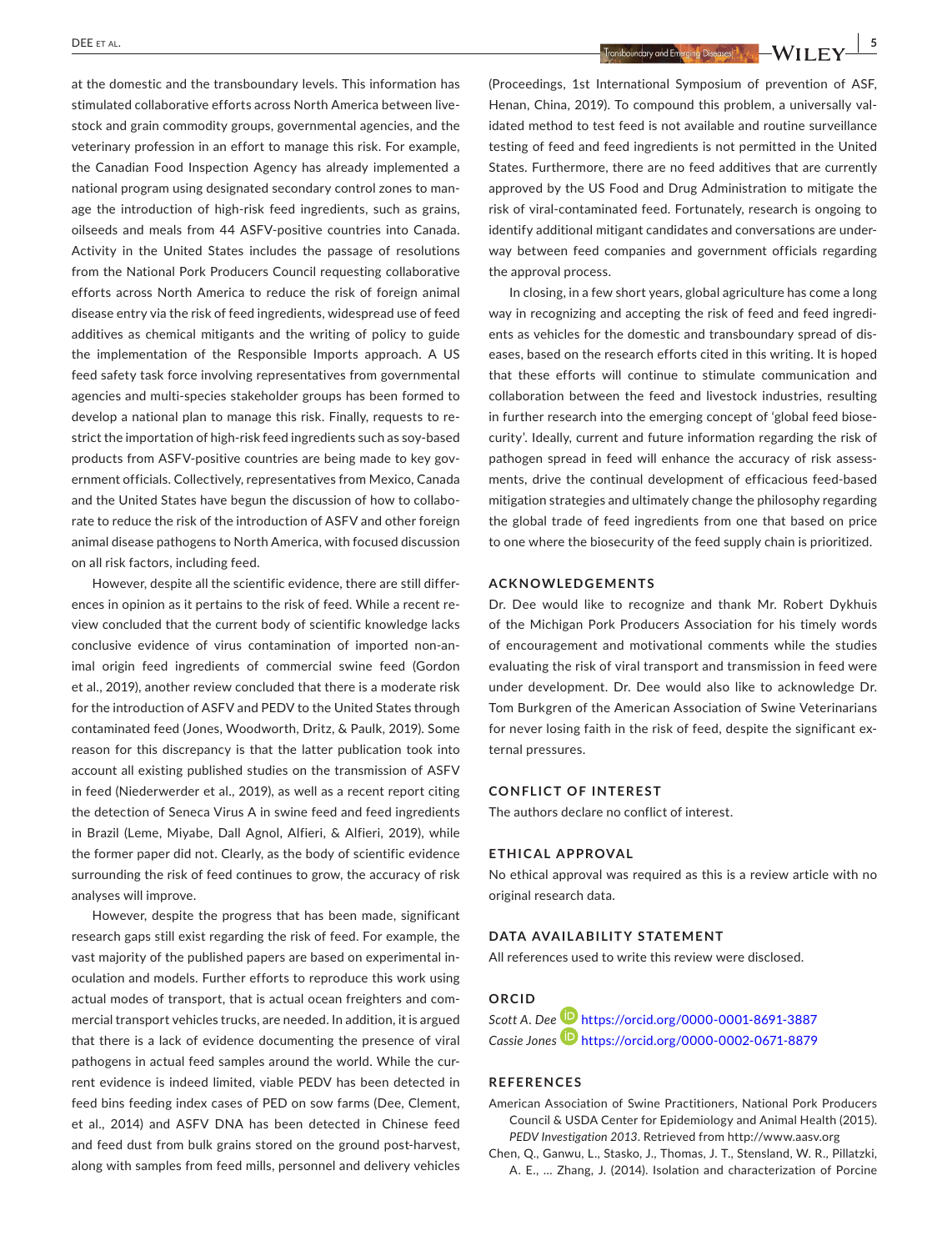Epidemic Diarrhea Viruses associated with the 2013 disease outbreak among swine in the United States. *Journal of Clinical Microbiology*, *52*, 234–243. <https://doi.org/10.1128/JCM.02820-13>

- Chinese Pig Producers Association, Henan, China (2019). *Retrieved from the Proceedings of the 1st International Symposium on the Prevention of ASFV*.
- Cochrane, R. A., Dritz, S. S., Woodworth, J. C., Stark, C. R., Saensukjaroenphon, M., & Gebhardt, J. T. … Jones, C. K. T. (2019). *Journal of Animal Science*, *4*(2), txz179. [https://doi.org/10.1093/tas/](https://doi.org/10.1093/tas/txz179) [txz179](https://doi.org/10.1093/tas/txz179)
- Cochrane, R. A., Schumacher, L. L., Dritz, S. S., Woodworth, J. C., Huss, A. R., Stark, C. R., … Jones, C. K. (2017). Effect of pelleting on survival of porcine epidemic diarrhea virus-contaminated feed. *Journal of Animal Science*, *95*(3), 1170–1178. <https://doi.org/10.2527/jas.2016.0961>
- Dee, S. A., Bauermann, F. V., Niederwerder, M. C., Singrey, A., Clement, T., de Lima, M., … Diel, D. G. (2018). Survival of viral pathogens in animal feed ingredients under transboundary shipping models. *PLoS One*, *13*(3), e0194509.<https://doi.org/10.1371/journal.pone.0194509>
- Dee, S. A., Bauermann, F. V., Niederwerder, M. C., Singrey, A., Clement, T., de Lima, M., … Diel, D. G. (2019). Correction: Survival of viral pathogens in animal feed ingredients under transboundary shipping models. *PLoS One*, *14*, e0214529. [https://doi.org/10.1371/journ](https://doi.org/10.1371/journal.pone.0214529) [al.pone.0214529](https://doi.org/10.1371/journal.pone.0214529)
- Dee, S., Clement, T., Schelkopf, A., Nerem, J., Knudsen, D., Hennings, J., & Nelson, E. (2014). An evaluation of contaminated complete feed as a vehicle for porcine epidemic diarrhea virus infection of naïve pigs following consumption via natural feeding behavior: Proof of concept. *BMC Veterinary Research*, *10*, 176. [https://doi.org/10.1186/](https://doi.org/10.1186/s12917-014-0176-9) [s12917-014-0176-9](https://doi.org/10.1186/s12917-014-0176-9)
- Dee, S., Neill, C., Clement, T., Christopher-Hennings, J., & Nelson, E. (2014). An evaluation of a liquid antimicrobial (Sal CURB®) for reducing the risk of porcine epidemic diarrhea virus infection of naïve pigs during consumption of contaminated feed. *BMC Veterinary Research*, *10*, 220. <https://doi.org/10.1186/s12917-014-0220-9>
- Dee, S., Neill, C., Clement, T., Singrey, A., Christopher-Hennings, J., & Nelson, E. (2015). An evaluation of porcine epidemic diarrhea virus survival in individual feed ingredients in the presence or absence of a liquid antimicrobial. *Porcine Health Management*, *9*(1), 9. [https://doi.](https://doi.org/10.1186/s40813-015-0003-0) [org/10.1186/s40813-015-0003-0](https://doi.org/10.1186/s40813-015-0003-0)
- Dee, S., Neill, C., Singrey, A., Clement, T., Cochrane, R., Jones, C., … Nelson, E. (2016). Modeling the transboundary risk of feed ingredients contaminated with porcine epidemic diarrhea virus. *BMC Veterinary Research*, *12*(12), 51. [https://doi.org/10.1186/s1291](https://doi.org/10.1186/s12917-016-0674-z) [7-016-0674-z](https://doi.org/10.1186/s12917-016-0674-z)
- Gebhardt, J. T., Cochrane, R. A., Woodworth, J. C., Jones, C. K., Niederwerder, M. C., Muckey, M. B., … Dritz, S. S. (2018). Evaluation of the effects of flushing feed manufacturing equipment with chemically treated rice hulls on porcine epidemic diarrhea virus cross-contamination during feed manufacturing. *Journal of Animal Science*, *96*(10), 4149–4158.<https://doi.org/10.1093/jas/sky295>
- Gerber, P. F., Xiao, C. T., Chen, Q., Zhang, J., Halbur, P. G., & Opriessnig, T. (2014). The spray-drying process is sufficient to inactivate infectious porcine epidemic diarrhea virus in plasma. *Veterinary Microbiology*, *174*(1–2), 86–92.<https://doi.org/10.1016/j.vetmic.2014.09.008>
- Gordon, R. K., Kotowski, I. K., Coulson, K. F., Link, D., MacKenzie, A., & Bowling-Heyward, J. (2019). The role of non-animal origin feed ingredients in transmission of viral pathogens of swine: A review of scientific literature. *Frontiers of Veterinary Science*, *22*(6), 273. [https://](https://doi.org/10.3389/fvets.2019.00273) [doi.org/10.3389/fvets.2019.00273](https://doi.org/10.3389/fvets.2019.00273)
- Huang, Y. W., Dickerman, A., Pineyro, P., Long, L., Fang, L., Kiehne, R., … Meng, X. J. (2013). Origin, evolution and genotyping of emergent porcine epidemic diarrhea virus strains in the United States. *mBio*, *4*(5), e00737-13. <https://doi.org/10.1128/mBio.00737-13>
- Huss, A. R., Schumacher, L. L., Cochrane, R. A., Poulsen, E., Bai, J., Woodworth, J. C., … Jones, C. K. (2017). Elimination of

porcine epidemic diarrhea virus in an animal feed manufacturing facility. *PLoS One*. *12*(1), e0169612. [https://doi.org/10.1371/journ](https://doi.org/10.1371/journal.pone.0169612) [al.pone.0169612](https://doi.org/10.1371/journal.pone.0169612)

- Jones, C. K., Stewart, S., Woodworth, J. C., Dritz, S. S., & Paulk, C. (2019). Validation of sampling methods in bulk feed ingredients for detection of swine viruses. *Transboundary and Emerging Diseases*, *67*(1), 1–5. <https://doi.org/10.1111/tbed.13326>
- Jones, C. K., Woodworth, J. C., Dritz, S. S., & Paulk, C. B. (2019). Reviewing the risk of feed as a vehicle for swine pathogen transmission. *Veterinary Medicine and Science*. [https://doi.org/10.1002/](https://doi.org/10.1002/vms3.227) [vms3.227](https://doi.org/10.1002/vms3.227)
- Leme, R. A., Miyabe, F. M., Dall Agnol, A. M., Alfieri, A. F., & Alfieri, A. A. (2019). Seneca Valley virus RNA detection in pig feed and feed ingredients in Brazil. *Transboundary and Emerging Diseases*, *66*(4), 1449–1453. <https://doi.org/10.1111/tbed.13215>
- Niederwerder, M. C., & Hesse, R. A. (2018). Swine enteric coronavirus disease: A review of 4 years with porcine epidemic diarrhea virus and porcine deltacoronavirus in the United States and Canada. *Transboundary and Emerging Diseases*, *65*(3), 660–675. [https://doi.](https://doi.org/10.1111/tbed.12823) [org/10.1111/tbed.12823](https://doi.org/10.1111/tbed.12823)
- Niederwerder, M. C., Stoian, A. M. M., Rowland, R. R. R., Dritz, S. S., Petrovan, V., Constance, L. A., … Hefley, T. J. (2019). Infectious dose of African Swine fever virus when consumed naturally in liquid or feed. *Emerging Infectious Diseases*. *25*(5), 891–897. [https://doi.](https://doi.org/10.3201/eid2505.181495) [org/10.3201/eid2505.181495](https://doi.org/10.3201/eid2505.181495)
- Pascik, J., Berhane, Y., Ojkic, D., Maxie, G., Embury-Hyatt, C., Swekla, K., … Alexandersen, S. (2014). Investigation into the role of potentially contaminated feed as a source of the first-detected outbreaks of porcine epidemic diarrhea in Canada. *Transboundary and Emerging Diseases*, *61*, 397–410.<https://doi.org/10.1111/tbed.12269>
- Pasma, T., Furness, M. C., Alves, D., & Aubry, P. (2016). Outbreak investigation of porcine epidemic diarrhea in swine in Ontario. *Canadian Veterinary Journal*, *57*(1), 84–89.
- Patterson, G., Niederwerder, M. C., & Dee, S. A. (2019). Risks to animal health associated with imported feed ingredients. *Journal of the American Veterinary Medical Association*, *254*(7), 790–791. [https://](https://doi.org/10.2460/javma.254.7.790) [doi.org/10.2460/javma.254.7.790](https://doi.org/10.2460/javma.254.7.790)
- Perri, A. M., Poljak, Z., Dewey, C., Harding, J. C. S., & O'Sullivan, T. L. (2018). An epidemiological investigation of the early phase of the porcine epidemic diarrhea (PED) outbreak in Canadian swine herds in 2014: A case-control study. *Preventive Veterinary Medicine*, *1*(150), 101–109. <https://doi.org/10.1016/j.prevetmed.2017.12.009>
- Perri, A. M., Poljak, Z., Dewey, C., Harding, J. C. S., & O'Sullivan, T. L. (2019). Network analyses using case-control data to describe and characterize the initial 2014 incursion of porcine epidemic diarrhea (PED) in Canadian swine herds. *Preventative Veterinary Medicine*, *1*(162), 18–28.<https://doi.org/10.1016/j.prevetmed.2018.11.001>
- Schumacher, L. L., Cochrane, R. A., Huss, A. R., Gebhardt, J. T., Woodworth, J. C., Stark, C. R., … Dritz, S. S. (2018). Feed batch sequencing to decrease the risk of porcine epidemic diarrhea virus (PEDV) cross-contamination during feed manufacturing. *Journal of Animal Science*, *96*(11), 4562–4570. [https://doi.org/10.1093/jas/](https://doi.org/10.1093/jas/sky320) [sky320](https://doi.org/10.1093/jas/sky320)
- Schumacher, L. L., Huss, A. R., Cochrane, R. A., Stark, C. R., Woodworth, J. C., Bai, J., … Jones, C. K. (2017). Characterizing the rapid spread of porcine epidemic diarrhea virus (PEDV) through an animal food manufacturing facility. *PLoS One*, *12*(11), e0187309. [https://doi.](https://doi.org/10.1371/journal.pone.0187309) [org/10.1371/journal.pone.0187309](https://doi.org/10.1371/journal.pone.0187309)
- Schumacher, L. L., Woodworth, J. C., Jones, C. K., Chen, Q., Zhang, J., Gauger, P. C., … Dritz, S. S. (2016). Evaluation of the minimum infectious dose of porcine epidemic diarrhea virus in virus-inoculated feed. *American Journal of Veterinary Research*, *77*(10), 1108–1113. <https://doi.org/10.2460/ajvr.77.10.1108>
- Scott, A., McCluskey, B., Brown-Reid, M., Grear, D., Pitcher, P., Ramos, G., … Singrey, A. (2016). Porcine epidemic diarrhea virus introduction